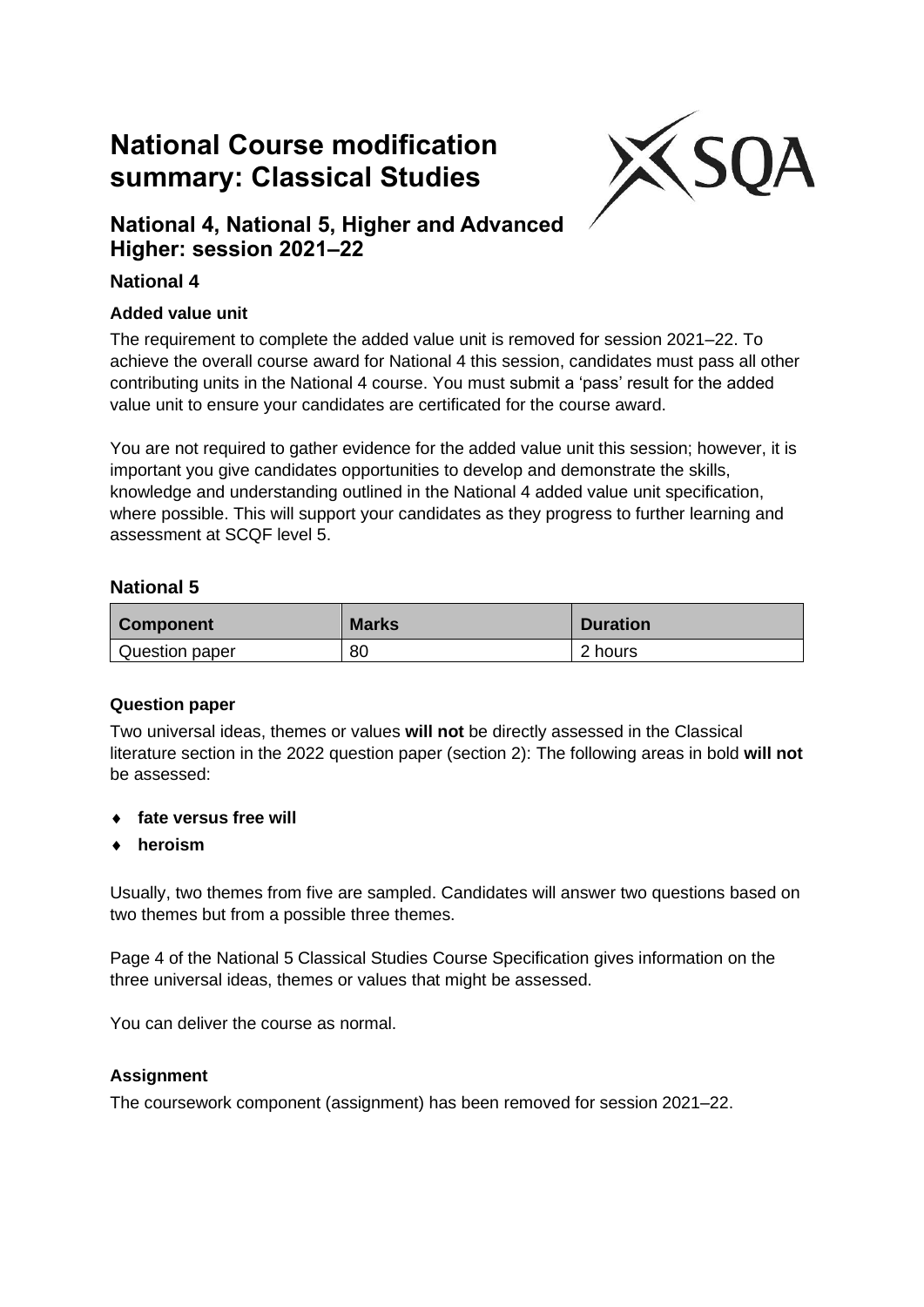#### **Higher**

| <b>Component</b>                                    | <b>Marks</b> | <b>Duration</b>       |
|-----------------------------------------------------|--------------|-----------------------|
| Question paper $1 -$<br><b>Classical literature</b> | 30           | 1 hour and 10 minutes |
| Question paper $2-$<br><b>Classical society</b>     | 50           | 1 hour and 50 minutes |

#### **Question paper 1: Classical literature**

One universal idea, theme or value **will not** be directly assessed in the 2022 Classical literature question paper: The following area in bold **will not** be assessed:

#### **leadership**

Page 4 of the Higher Classical Studies Course Specification gives information on the four universal ideas, themes or values that might be assessed.

You can deliver the course as normal.

#### **Question paper 2: Classical society**

One area **will not** be assessed in parts A and B of Life in classical Greece, and in parts A and B of Life in the Roman world in the 2022 Classical society question paper. The following areas in bold **will not** be assessed:

- ◆ Section 1: Life in classical Greece, Part A: Power and freedom **Women in classical Athens**
- ◆ Section 1: Life in classical Greece, Part B: Religion and belief **Women within religious worship** (although candidates should be prepared to discuss the role of women within religious festivals)
- ◆ Section 2: Life in the Roman world, Part A: Power and freedom **Slavery in the Roman world**
- ◆ Section 2: Life in the Roman world, Part B: Religion and belief **Religious tolerance in the Roman world**

Pages 4 to 8 of the Higher Classical Studies Course Specification give information on the areas that might be assessed.

You can deliver the course as normal.

#### **Assignment**

The coursework component (assignment) has been removed for session 2021–22.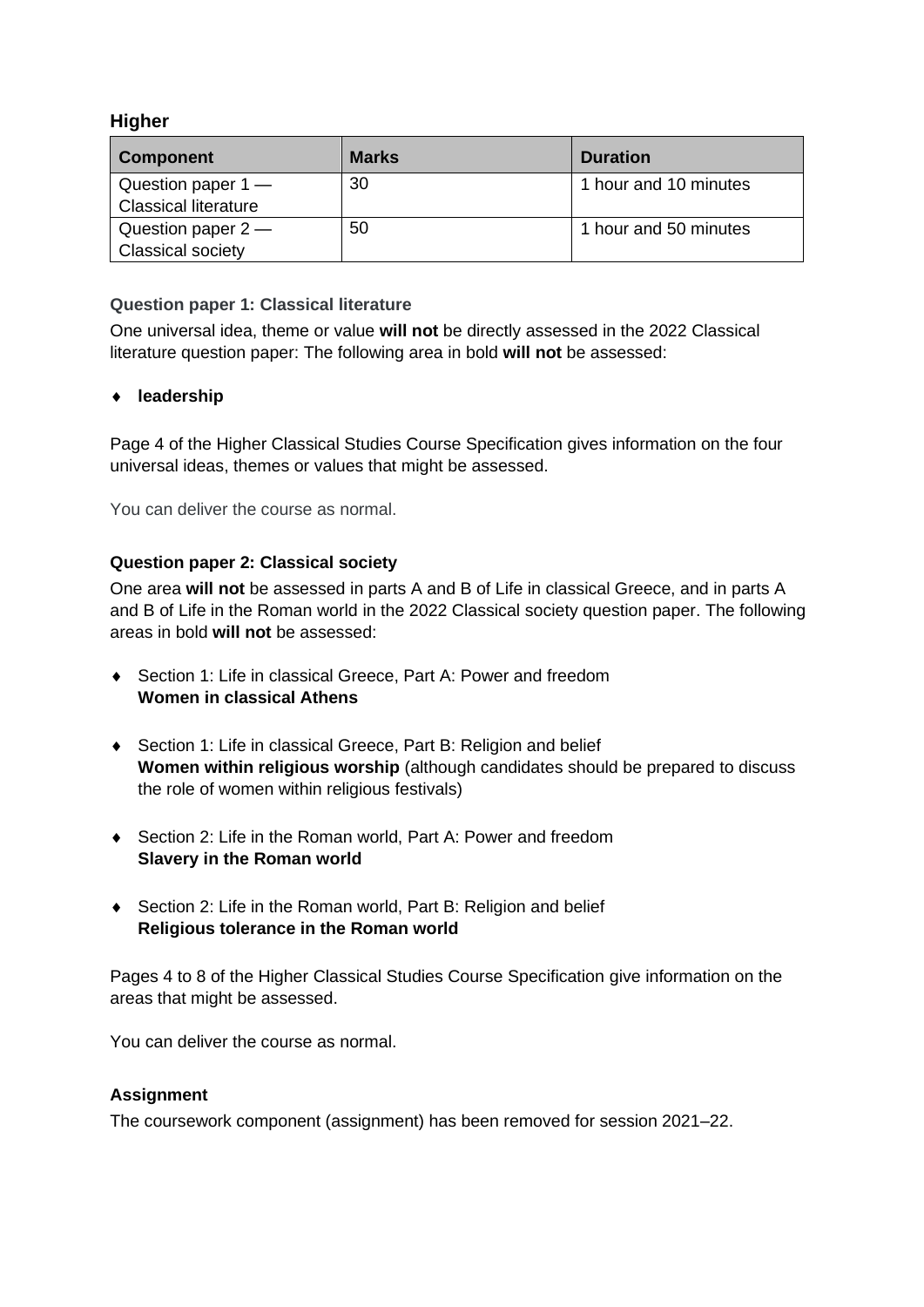## **Advanced Higher**

| <b>Component</b>     | <b>Marks</b> | <b>Duration</b>                                                                                                      |
|----------------------|--------------|----------------------------------------------------------------------------------------------------------------------|
| Question paper       | 100          | 3 hours                                                                                                              |
| Project-dissertation | 50           | see 'Course assessment'<br>section in the Advanced<br><b>Higher Classical Studies</b><br><b>Course Specification</b> |

#### **Question paper**

#### Part A — Classical literature

We can confirm which books of the prescribed classical texts **will** be assessed in Part A — Classical literature in the 2022 question paper. The following texts in bold **will** be assessed:

- ◆ Section 1: History and historiography Questions 1, 2 and 3
	- **Herodotus, Book 1**
	- **Thucydides, Book 1**
	- **Tacitus,** *Annals***, Book 1**
- ◆ Section 2: Individual and community Questions 9, 10 and 11
	- **Plato,** *Republic***, Books 3 and 5**
	- **Aristotle,** *Politics***, Book 3**
- ◆ Section 3: Heroes and heroism Questions 17, 18 and 19
	- **Homer,** *Iliad***, Book 22**
	- **Homer,** *Odyssey***, Book 1**
	- **Euripides,** *Trojan Women*
	- **Ovid,** *Heroides***, 7**
- ◆ Section 4: Comedy, satire and society Questions 25, 26 and 27
	- **Aristophanes,** *Acharnians***,** *Assembly Women, Knights*
	- **Horace,** *Satires***, Book 2.6**

Note: this does not apply to the 15-mark modern source comparison question, which might be based on any of the texts or authors as detailed in the 'Skills, knowledge and understanding for the course assessment' section of the Advanced Higher Classical Studies Course Specification.

You can deliver the course as normal.